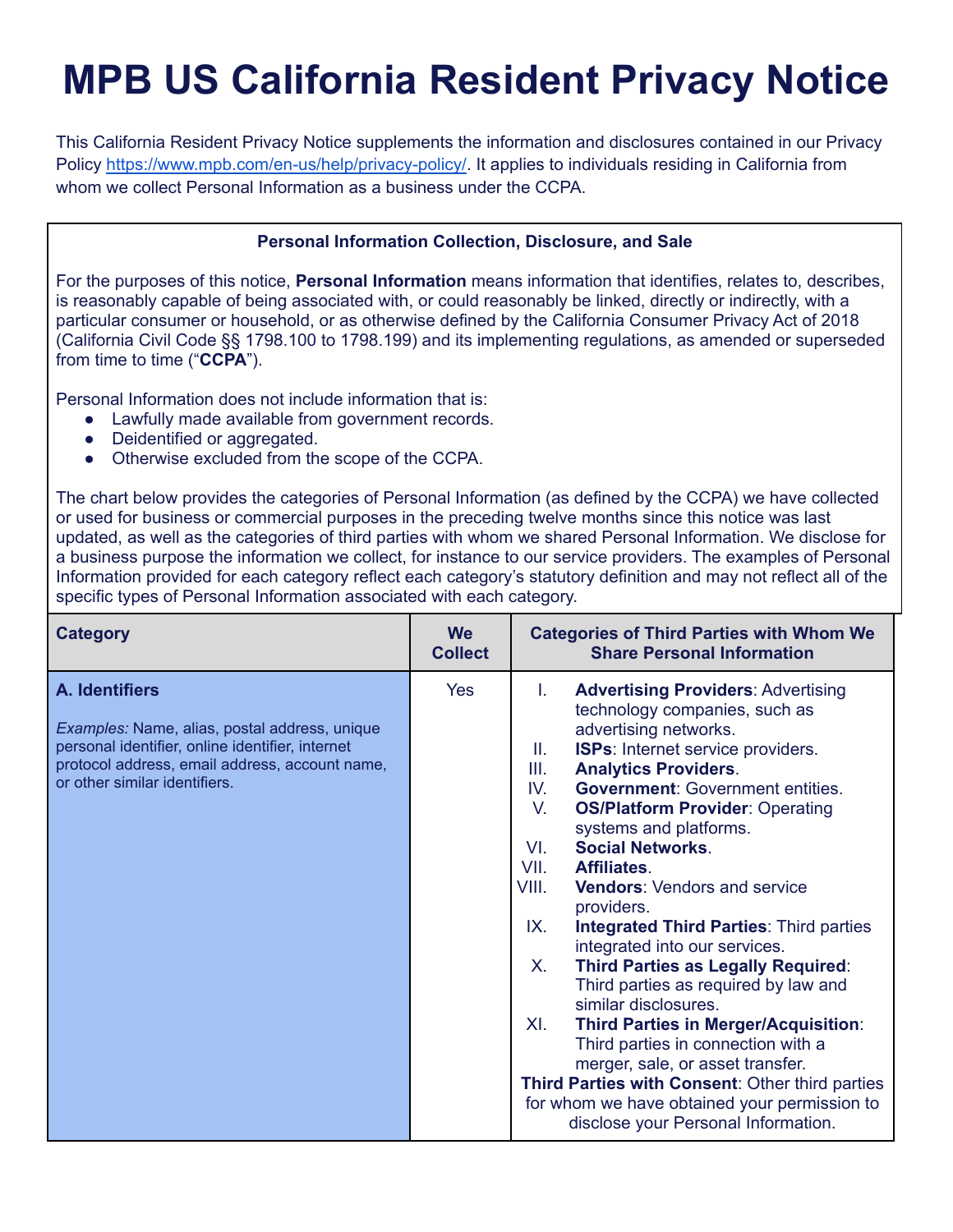| <b>B. Categories of Personal Information in</b><br>Cal. Civ. Code Section 1798.80(e)<br>Examples: Name, address, telephone number,<br>credit card number, debit card number, or other<br>financial information.                                                                                                                                                                                                                                                                           | <b>Yes</b> | T.<br><b>Advertising Providers: Advertising</b><br>technology companies, such as<br>advertising networks.<br><b>ISPs:</b> Internet service providers.<br>Ш.<br>Ш.<br><b>Analytics Providers.</b><br>IV.<br><b>Government: Government entities.</b><br>V.<br><b>OS/Platform Provider: Operating</b><br>systems and platforms.<br><b>Social Networks.</b><br>VI.<br>Affiliates.<br>VII.<br><b>Vendors: Vendors and service</b><br>VIII.<br>providers.<br>IX.<br><b>Integrated Third Parties: Third parties</b><br>integrated into our services.<br><b>Third Parties as Legally Required:</b><br>X.<br>Third parties as required by law and<br>similar disclosures.<br>XI.<br><b>Third Parties in Merger/Acquisition:</b><br>Third parties in connection with a<br>merger, sale, or asset transfer.<br>Third Parties with Consent: Other third parties<br>for whom we have obtained your permission to<br>disclose your Personal Information. |
|-------------------------------------------------------------------------------------------------------------------------------------------------------------------------------------------------------------------------------------------------------------------------------------------------------------------------------------------------------------------------------------------------------------------------------------------------------------------------------------------|------------|--------------------------------------------------------------------------------------------------------------------------------------------------------------------------------------------------------------------------------------------------------------------------------------------------------------------------------------------------------------------------------------------------------------------------------------------------------------------------------------------------------------------------------------------------------------------------------------------------------------------------------------------------------------------------------------------------------------------------------------------------------------------------------------------------------------------------------------------------------------------------------------------------------------------------------------------|
| <b>C. Characteristics of Protected</b><br><b>Classifications under California or Federal</b><br>Law<br>Examples: Race or color, ancestry or national<br>origin, religion or creed, age (over 40), mental or<br>physical disability, sex (including gender and<br>pregnancy, childbirth, breastfeeding or related<br>medical conditions), sexual orientation, gender<br>identity or expression, medical condition, genetic<br>information, marital status, military and veteran<br>status. | <b>No</b>  | N/A                                                                                                                                                                                                                                                                                                                                                                                                                                                                                                                                                                                                                                                                                                                                                                                                                                                                                                                                        |
| <b>D. Commercial Information</b><br>Examples: Products or services purchased,<br>obtained, or considered, or other purchasing or<br>consuming histories or tendencies.                                                                                                                                                                                                                                                                                                                    | <b>Yes</b> | <b>Advertising Providers: Advertising</b><br>T.<br>technology companies, such as<br>advertising networks.<br>ISPs: Internet service providers.<br>Ш.<br>III.<br><b>Analytics Providers.</b><br><b>Government: Government entities.</b><br>IV.<br>V.<br><b>OS/Platform Provider: Operating</b><br>systems and platforms.<br><b>Social Networks.</b><br>VI.<br>Affiliates.<br>VII.<br>VIII.<br><b>Vendors: Vendors and service</b><br>providers.<br>IX.<br><b>Integrated Third Parties: Third parties</b><br>integrated into our services.<br><b>Third Parties as Legally Required:</b><br>X.<br>Third parties as required by law and<br>similar disclosures.<br>XI.<br><b>Third Parties in Merger/Acquisition:</b><br>Third parties in connection with a                                                                                                                                                                                    |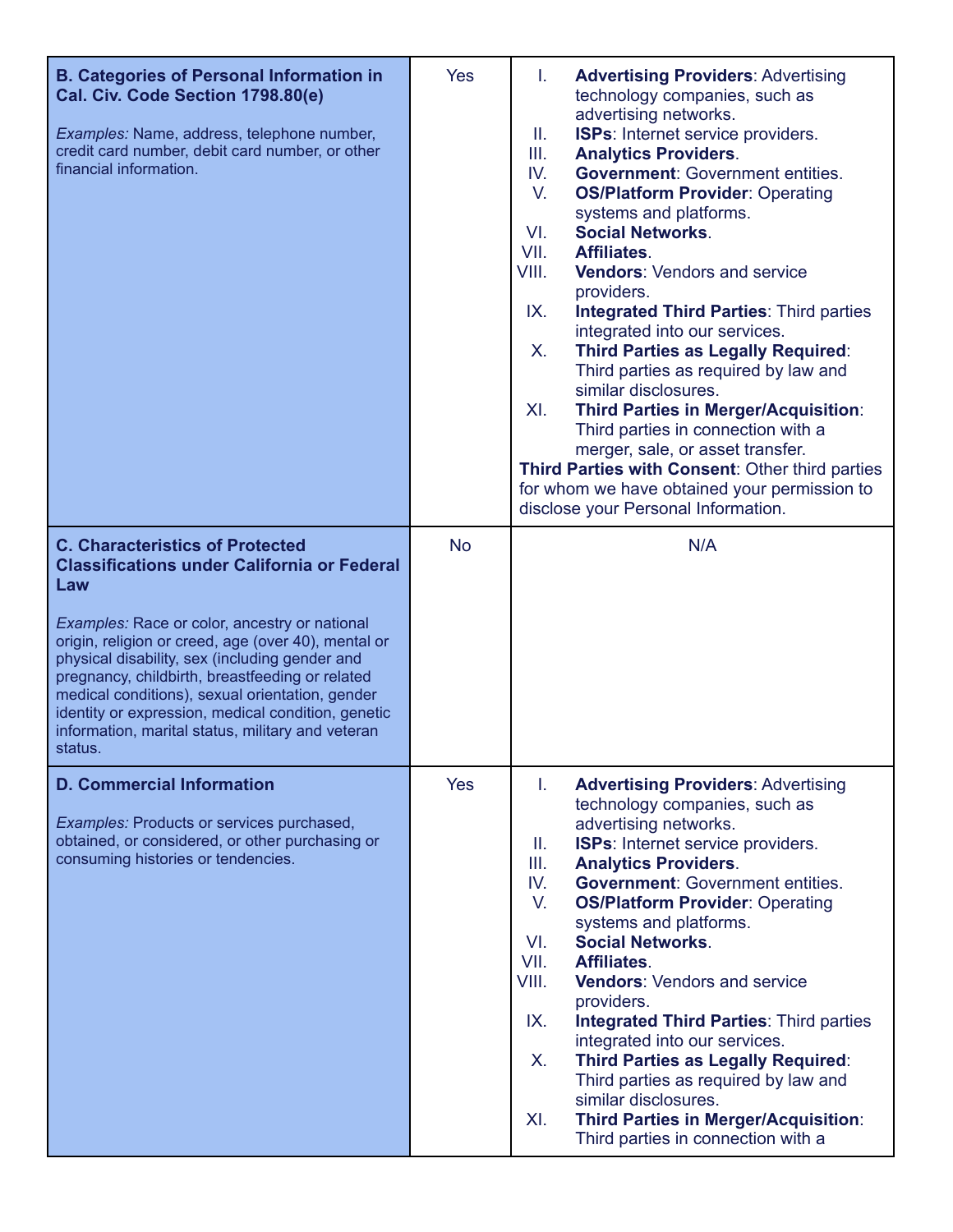|                                                                                                                                                                                                                                                                                                                                                                                                                                                                                                                                                                                                                                                     |            | merger, sale, or asset transfer.<br>Third Parties with Consent: Other third parties<br>for whom we have obtained your permission to<br>disclose your Personal Information.                                                                                                                                                                                                                                                                                                                                                                                                                                                                                                                                                                                                                                                                                                                                                                 |
|-----------------------------------------------------------------------------------------------------------------------------------------------------------------------------------------------------------------------------------------------------------------------------------------------------------------------------------------------------------------------------------------------------------------------------------------------------------------------------------------------------------------------------------------------------------------------------------------------------------------------------------------------------|------------|--------------------------------------------------------------------------------------------------------------------------------------------------------------------------------------------------------------------------------------------------------------------------------------------------------------------------------------------------------------------------------------------------------------------------------------------------------------------------------------------------------------------------------------------------------------------------------------------------------------------------------------------------------------------------------------------------------------------------------------------------------------------------------------------------------------------------------------------------------------------------------------------------------------------------------------------|
| <b>E. Biometric Information</b><br>Examples: Physiological, biological, or behavioral<br>characteristics, including DNA, that can be used,<br>singly or in combination with each other or with<br>other identifying data, to establish individual<br>identity, such as imagery of the iris, retina,<br>fingerprint, face, hand, palm, vein patterns, and<br>voice recordings, from which an identifier<br>template, such as a faceprint, a minutiae<br>template, or a voiceprint, can be extracted, and<br>keystroke patterns or rhythms, gait patterns or<br>rhythms, and sleep, health, or exercise data that<br>contain identifying information. | <b>No</b>  | N/A                                                                                                                                                                                                                                                                                                                                                                                                                                                                                                                                                                                                                                                                                                                                                                                                                                                                                                                                        |
| <b>F. Internet or Other Electronic Network</b><br><b>Activity Information</b><br>Examples: Browsing history, search history, and<br>information regarding a consumer's interaction<br>with an internet website, application or<br>advertisement.                                                                                                                                                                                                                                                                                                                                                                                                    | <b>Yes</b> | <b>Advertising Providers: Advertising</b><br>L.<br>technology companies, such as<br>advertising networks.<br>Ш.<br><b>ISPs:</b> Internet service providers.<br>Ш.<br><b>Analytics Providers.</b><br><b>Government: Government entities.</b><br>IV.<br>V.<br><b>OS/Platform Provider: Operating</b><br>systems and platforms.<br><b>Social Networks.</b><br>VI.<br>VII.<br>Affiliates.<br>VIII.<br><b>Vendors: Vendors and service</b><br>providers.<br>IX.<br><b>Integrated Third Parties: Third parties</b><br>integrated into our services.<br>Х.<br><b>Third Parties as Legally Required:</b><br>Third parties as required by law and<br>similar disclosures.<br>XI.<br><b>Third Parties in Merger/Acquisition:</b><br>Third parties in connection with a<br>merger, sale, or asset transfer.<br>Third Parties with Consent: Other third parties<br>for whom we have obtained your permission to<br>disclose your Personal Information. |
| <b>G. Geolocation Data</b><br>Example: Precise physical location.                                                                                                                                                                                                                                                                                                                                                                                                                                                                                                                                                                                   | <b>Yes</b> | L.<br><b>Advertising Providers: Advertising</b><br>technology companies, such as<br>advertising networks.<br>ISPs: Internet service providers.<br>Ш.<br>Ш.<br><b>Analytics Providers.</b><br>IV.<br><b>Government: Government entities.</b><br>V.<br><b>OS/Platform Provider: Operating</b><br>systems and platforms.<br><b>Social Networks.</b><br>VI.<br>VII.<br>Affiliates.<br>VIII.<br><b>Vendors: Vendors and service</b><br>providers.<br><b>Integrated Third Parties: Third parties</b><br>IX.                                                                                                                                                                                                                                                                                                                                                                                                                                      |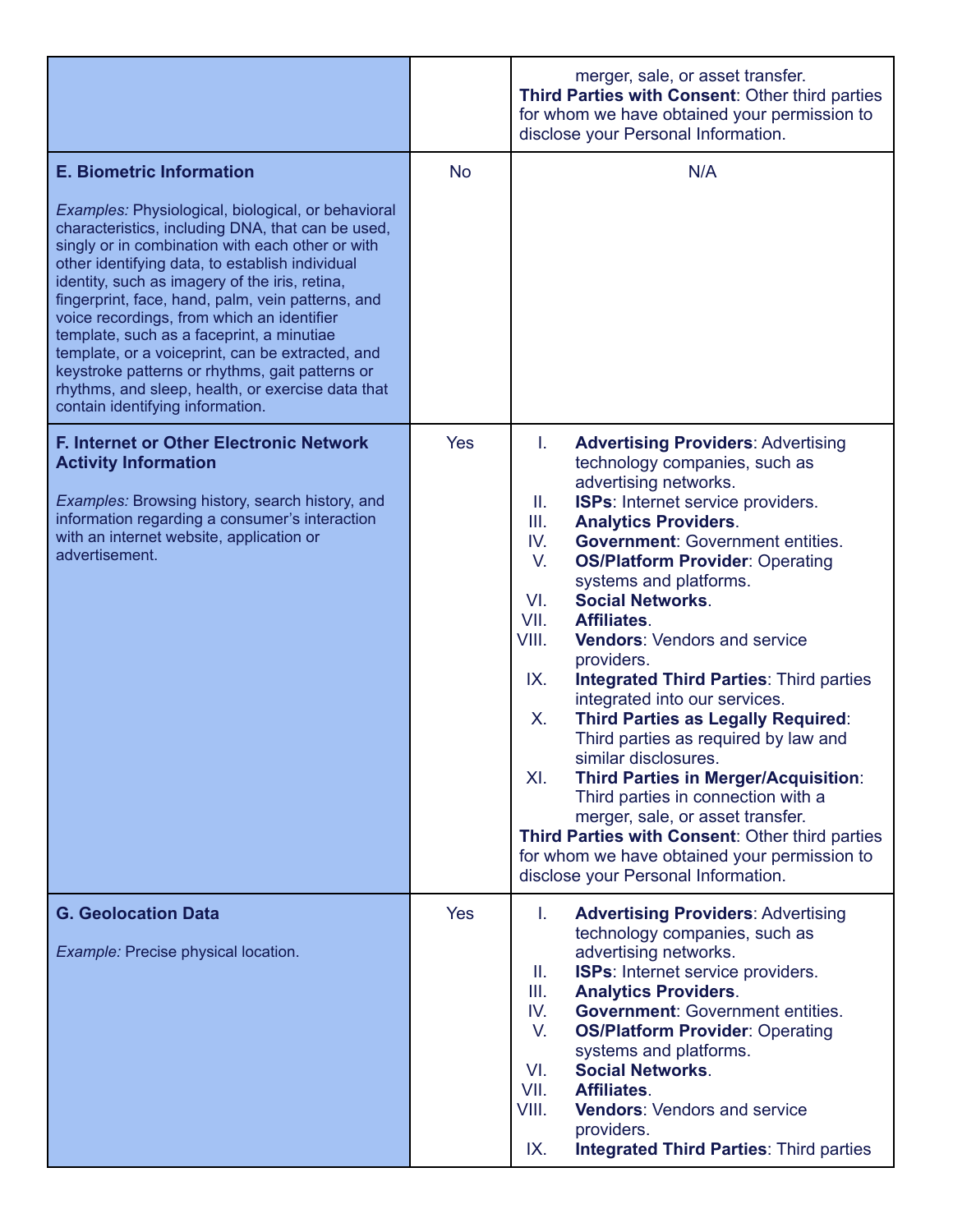|                                                                                                                                                                                                                                                                          |            | integrated into our services.<br>X.<br><b>Third Parties as Legally Required:</b><br>Third parties as required by law and<br>similar disclosures.<br><b>Third Parties in Merger/Acquisition:</b><br>XI.<br>Third parties in connection with a<br>merger, sale, or asset transfer.<br>Third Parties with Consent: Other third parties<br>for whom we have obtained your permission to<br>disclose your Personal Information.                                                                                                                                                                                                                                                                                                                                                                                                                                                                                                                   |
|--------------------------------------------------------------------------------------------------------------------------------------------------------------------------------------------------------------------------------------------------------------------------|------------|----------------------------------------------------------------------------------------------------------------------------------------------------------------------------------------------------------------------------------------------------------------------------------------------------------------------------------------------------------------------------------------------------------------------------------------------------------------------------------------------------------------------------------------------------------------------------------------------------------------------------------------------------------------------------------------------------------------------------------------------------------------------------------------------------------------------------------------------------------------------------------------------------------------------------------------------|
| <b>H. Sensory Information</b><br>Examples: Audio, electronic, visual, thermal,<br>olfactory, or similar information.                                                                                                                                                     | <b>No</b>  | N/A                                                                                                                                                                                                                                                                                                                                                                                                                                                                                                                                                                                                                                                                                                                                                                                                                                                                                                                                          |
| I. Professional or employment-related<br>information<br>Examples: Job application or resume information,<br>past and current job history, and job performance<br>information.                                                                                            | <b>No</b>  | N/A                                                                                                                                                                                                                                                                                                                                                                                                                                                                                                                                                                                                                                                                                                                                                                                                                                                                                                                                          |
| J. Non-Public Education Information (as<br>defined in 20 U.S.C. 1232g; 34 C.F.R. Part<br>99)<br>Examples: Records that are directly related to a<br>student maintained by an educational agency or<br>institution or by a party acting for the agency or<br>institution. | <b>No</b>  | N/A                                                                                                                                                                                                                                                                                                                                                                                                                                                                                                                                                                                                                                                                                                                                                                                                                                                                                                                                          |
| K. Inferences Drawn from Personal<br><b>Information</b><br>Examples: Consumer profiles reflecting a<br>consumer's preferences.                                                                                                                                           | <b>Yes</b> | I.<br><b>Advertising Providers: Advertising</b><br>technology companies, such as<br>advertising networks.<br><b>ISPs:</b> Internet service providers.<br>Ш.<br>III.<br><b>Analytics Providers.</b><br><b>Government: Government entities.</b><br>IV.<br>V.<br><b>OS/Platform Provider: Operating</b><br>systems and platforms.<br><b>Social Networks.</b><br>VI.<br>Affiliates.<br>VII.<br>VIII.<br><b>Vendors: Vendors and service</b><br>providers.<br><b>Integrated Third Parties: Third parties</b><br>IX.<br>integrated into our services.<br><b>Third Parties as Legally Required:</b><br>X.<br>Third parties as required by law and<br>similar disclosures.<br>XI.<br><b>Third Parties in Merger/Acquisition:</b><br>Third parties in connection with a<br>merger, sale, or asset transfer.<br>Third Parties with Consent: Other third parties<br>for whom we have obtained your permission to<br>disclose your Personal Information. |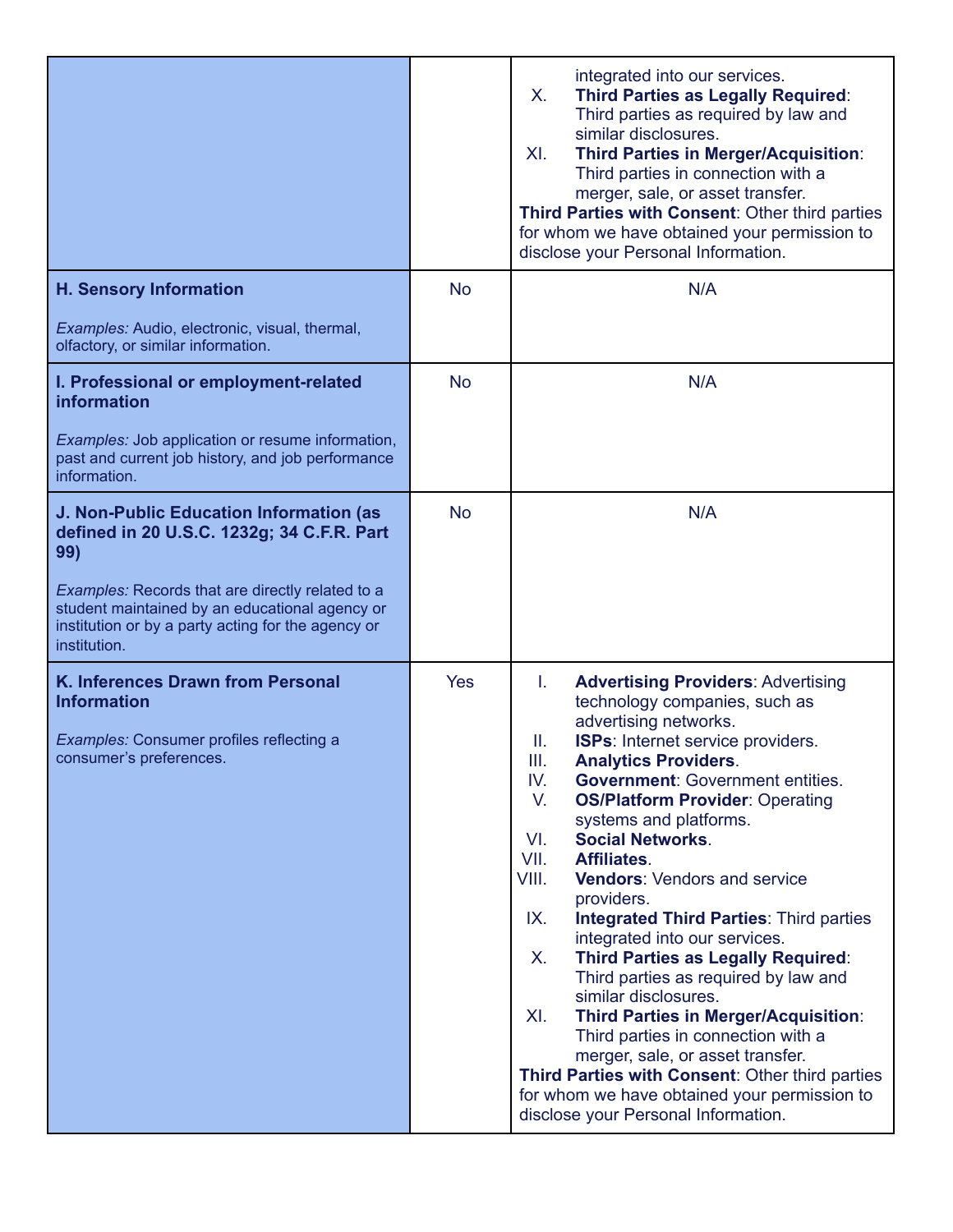## **Use of Personal Information**

We collect, use, and disclose your Personal Information in accordance with the specific business and commercial purposes below:

- 1. **Providing Services**: Providing our services.
- 2. **Communicating**: Communicating with you, providing you with updates and other information relating to our services, providing information that you request, responding to comments and questions, and otherwise providing customer support.
- 3. **Connecting Third Party Services:** Facilitating the connection of third-party services or applications, such as social networks.
- 4. **Marketing**: Marketing purposes, such as developing and providing promotional and advertising materials that may be useful, relevant, valuable or otherwise of interest to you.
- 5. **Personalization**: Personalizing your experience on our services such as presenting tailored content.
- 6. **Facilitating Payments**: Facilitating transactions and payments.
- 7. **Deidentification and Aggregation**: De-identifying and aggregating information collected through our services and using it for any lawful purpose.
- 8. **Job Applications**: Processing your job application.
- 9. **Safety Issues**: Responding to trust and safety issues that may arise.
- 10. **Compliance**: For compliance purposes, including enforcing our Terms of Service or other legal rights, or as may be required by applicable laws and regulations or requested by any judicial process or governmental agency.
- 11. **Auditing Interactions**: Auditing related to a current interaction with you and concurrent transactions, including, but not limited to, counting ad impressions to unique visitors, verifying positioning and quality of ad impressions, and auditing compliance with this specification and other standards.
- 12. **Fraud and Incident Prevention**: Detecting security incidents, protecting against malicious, deceptive, fraudulent, or illegal activity, and prosecuting those responsible for that activity.
- 13. **Debugging**: Debugging to identify and repair errors that impair existing intended functionality.
- 14. **Transient Use**: Short-term, transient use.
- 15. **Contracting Vendors**: Contracting with service providers to perform services on our behalf or on their behalf, including maintaining or servicing accounts, providing customer service, processing or fulfilling orders and transactions, verifying customer information, processing payments, providing financing, providing advertising or marketing services, providing analytic services, or providing similar services on behalf of the business or service provider.
- 16. **Research**: Undertaking internal research for technological development and demonstration.
- 17. **Improving Our Services**: Undertaking activities to verify or maintain the quality or safety of our services, and to improve, upgrade, or enhance our services.
- 18. **Enabling Transactions**: Otherwise enabling or effecting, directly or indirectly, a commercial transaction.
- 19. **Notified Purpose**: For other purposes for which we provide specific notice at the time the information is collected.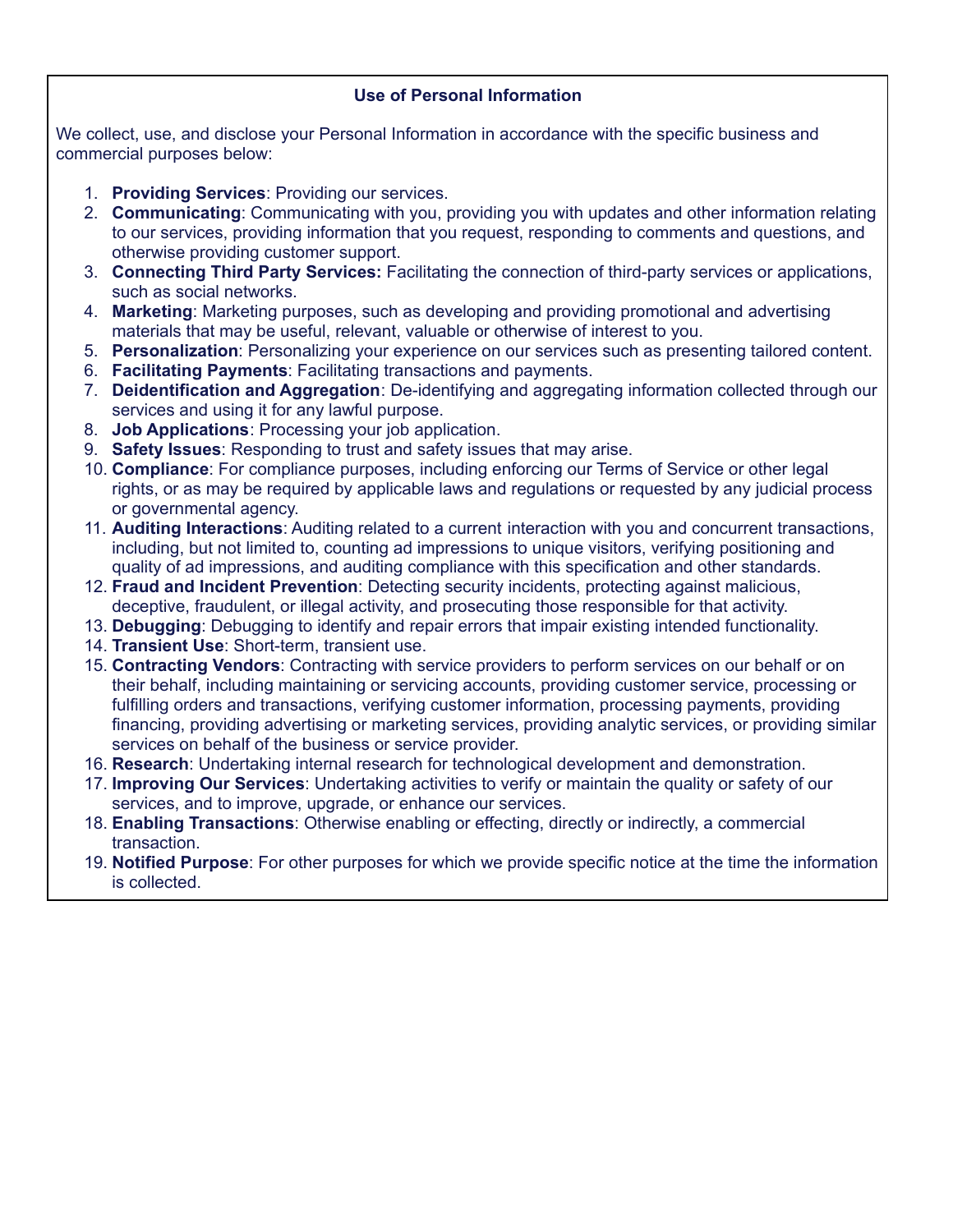#### **Collection of Personal Information**

In the preceding twelve months since this notice was last updated, we have collected Personal Information from the following categories of sources:

- 1. **You/Your Devices:** You or your devices directly.
- 2. **Users**: Other users of our services.
- 3. **Affiliates**.
- 4. **Advertising Networks.**
- 5. **ISPs:** Internet service providers.
- 6. **Analytics Providers**.
- 7. **Government**: Government entities.
- 8. **OS/Platform Provider:** Operating systems and platforms.
- 9. **Social Networks**.
- 10. **Resellers**: Consumer data brokers.
- 11. **Partners**: Business partners.
- 12. **Public**: Publicly accessible sources.

### **Disclosure of Personal Information**

Pursuant to our Privacy Policy, **[Add link]** we share your Personal Information with the following categories of third parties:

- XII. **Advertising Providers**: Advertising technology companies, such as advertising networks.
- XIII. **ISPs**: Internet service providers.
- XIV. **Analytics Providers**.
- XV. **Government**: Government entities.
- XVI. **OS/Platform Provider**: Operating systems and platforms.
- XVII. **Social Networks**.
- XVIII. **Affiliates**.
- XIX. **Vendors**: Vendors and service providers.
- XX. **Integrated Third Parties**: Third parties integrated into our services.
- XXI. **Third Parties as Legally Required**: Third parties as required by law and similar disclosures.
- XXII. **Third Parties in Merger/Acquisition**: Third parties in connection with a merger, sale, or asset transfer.
- XXIII. **Third Parties with Consent**: Other third parties for whom we have obtained your permission to disclose your Personal Information.

## **Your California Privacy Rights**

If you are a California resident, you may exercise the following rights.

**Right to Know and Access.** You may submit a verifiable request for information regarding the: (1) categories of Personal Information collected, sold, or disclosed by us; (2) purposes for which categories of Personal Information are collected or sold by us; (3) categories of sources from which we collect Personal Information; (4) categories of third parties with whom we disclosed or sold Personal Information; and (5) specific pieces of Personal Information we have collected about you during the past twelve months.

**Right to Delete**. Subject to certain exceptions, you may submit a verifiable request that we delete Personal Information about you that we have collected from you.

**Verification.** Requests for access to or deletion of Personal Information are subject to our ability to reasonably verify your identity in light of the information requested and pursuant to relevant CCPA requirements, limitations, and regulations. To verify your access or deletion request, please follow the